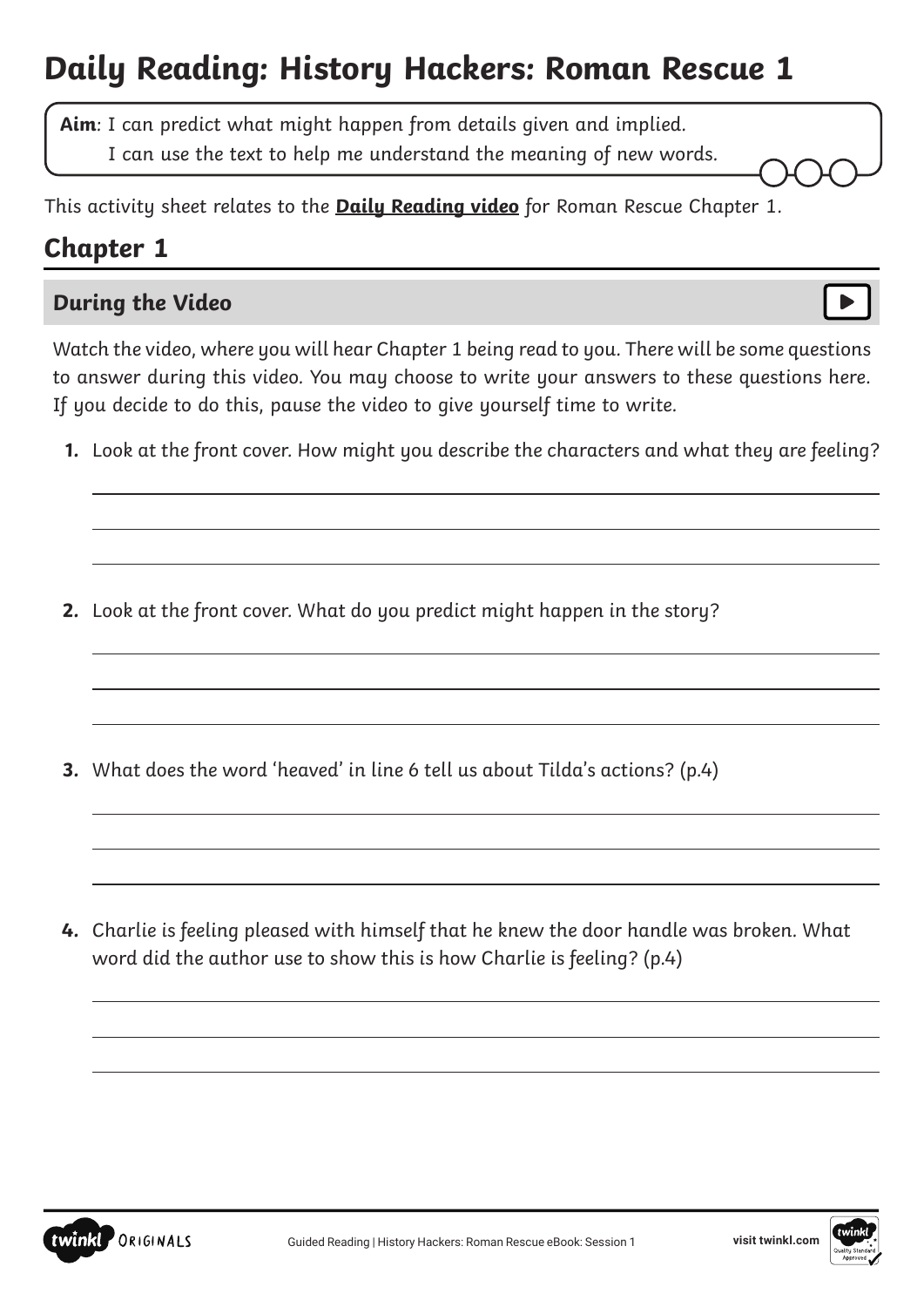$\overline{a}$ 

 $\overline{a}$ 

**5.** What do you predict Tilda is planning on doing with Charlie's trainer? (p.4)

#### **After the Video**

 $\overline{a}$ 

 $\overline{a}$ 

 $\overline{a}$ 

 $\overline{a}$ 

 $\overline{a}$ 

Answer these questions after watching the video. Look carefully in the eBook for the answers and use what you have learned in the first section.

**6.** Find the example of personification used on this page (clue: it's in the first sentence). What does this word tell us about what is happening here? (p.4)

**7.** What were you expecting the characters to find in the attic?

**8.** When the family moved into the house, all the rooms except the attic needed to be decluttered. Why do you think the attic was empty?

**9.** What do you think Tilda and Charlie will do now?